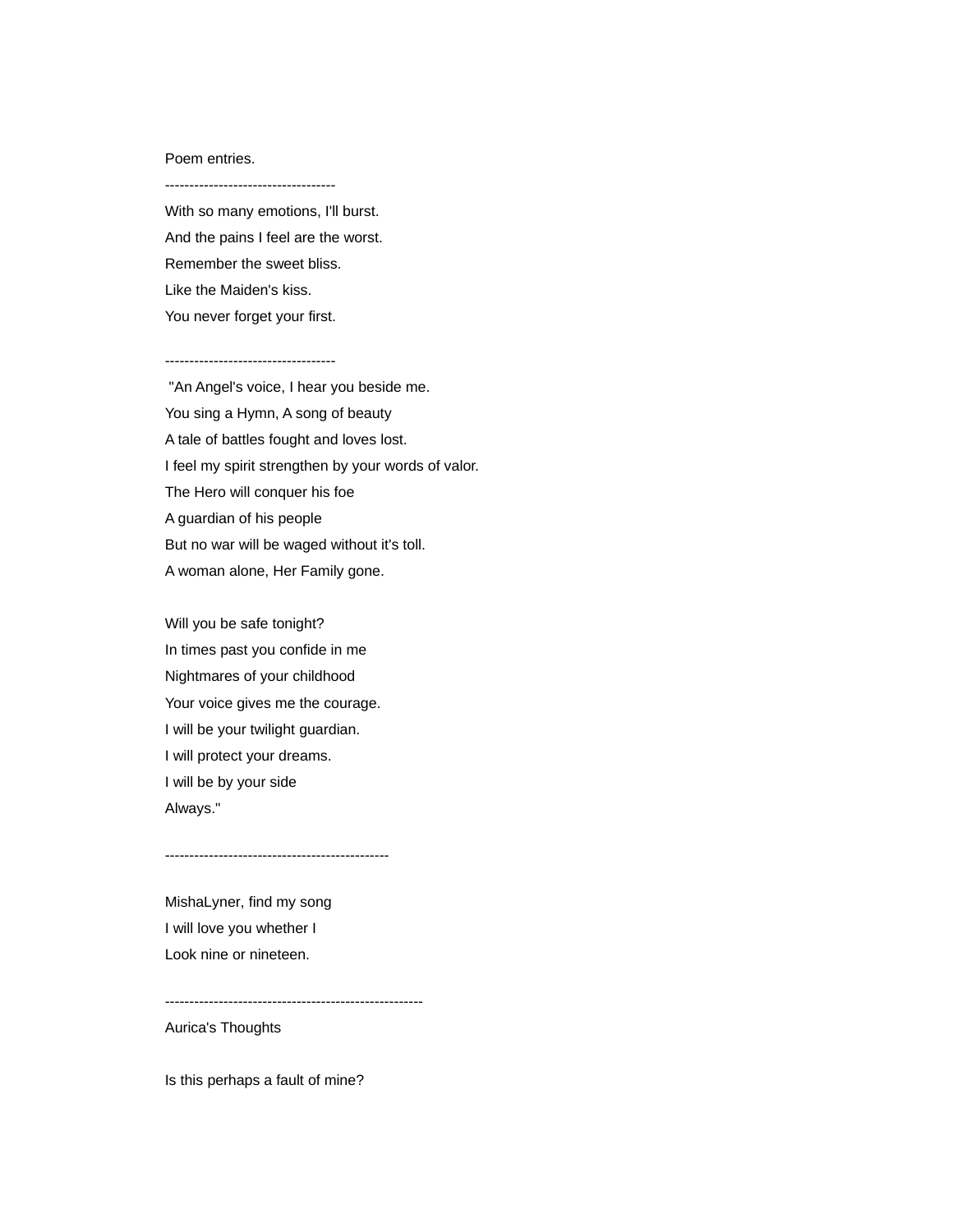The fires ensnared the town I once lived. All was taken away from my childish grasp Memories in the nightmares that often replay.

Can I perhaps be worthy of the title? The holy maiden's name I so very long for. Nothing more than a lowly class D. How can I hope to ever amount to much.

Am I just a nuisance to the Church? Without Diquility I would die a dismal death. Perhaps it was my destiny to fade to dust. Don Leon, why do you still have hope?

Though Lyner is dim he always trusts me, Believing that I too have true Reyvateil power. Though myself always doubt my existence. Was it not my fault my world was destroyed?

By Lyner's side my hope is returning. Always moving forward without a glance behind. Striving for a return to a world without darkness. His beliefs teaching me how to once again trust.

Don Leon can I really do this? Combat the virus Mir and end this pain? Do I have a chance at being the Holy Maiden? With Lyner's trust perhaps I can!

----------------------------------------------------------

Sea of Death The world drowned by water Earth taken

All ending Metafalica our hope Hear our cries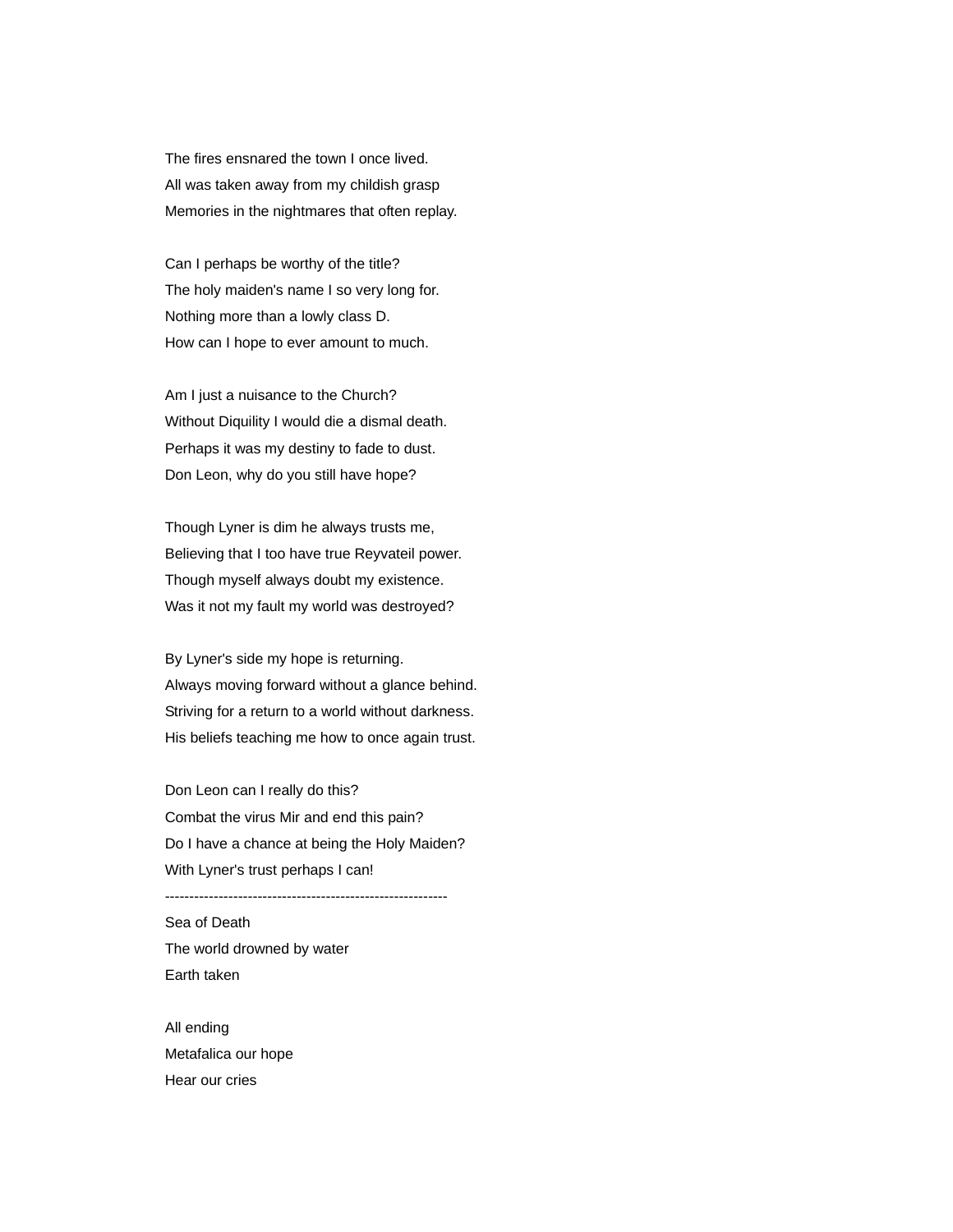Grant us land A land of song and magic Save us all

A Goddess She bars us from utopia Woe to us

The Grand Bell A new life for the people A new hope

We cry war A war unto the Goddess For our fate

We will make Our own Metafalica Our own land

It begins A story that will change everything And everyone

----------------------------------------

I wish to tell you my feelings. The one who saved my from my pain My suffering My hatred. After hundreds of years, I've found a piece of love It doesn't shine too bright that it burns my eyes But it cleanses my soul of all my sins Someday... Come with me. Take my hand Look in my eyes

And...

Let me sing you a song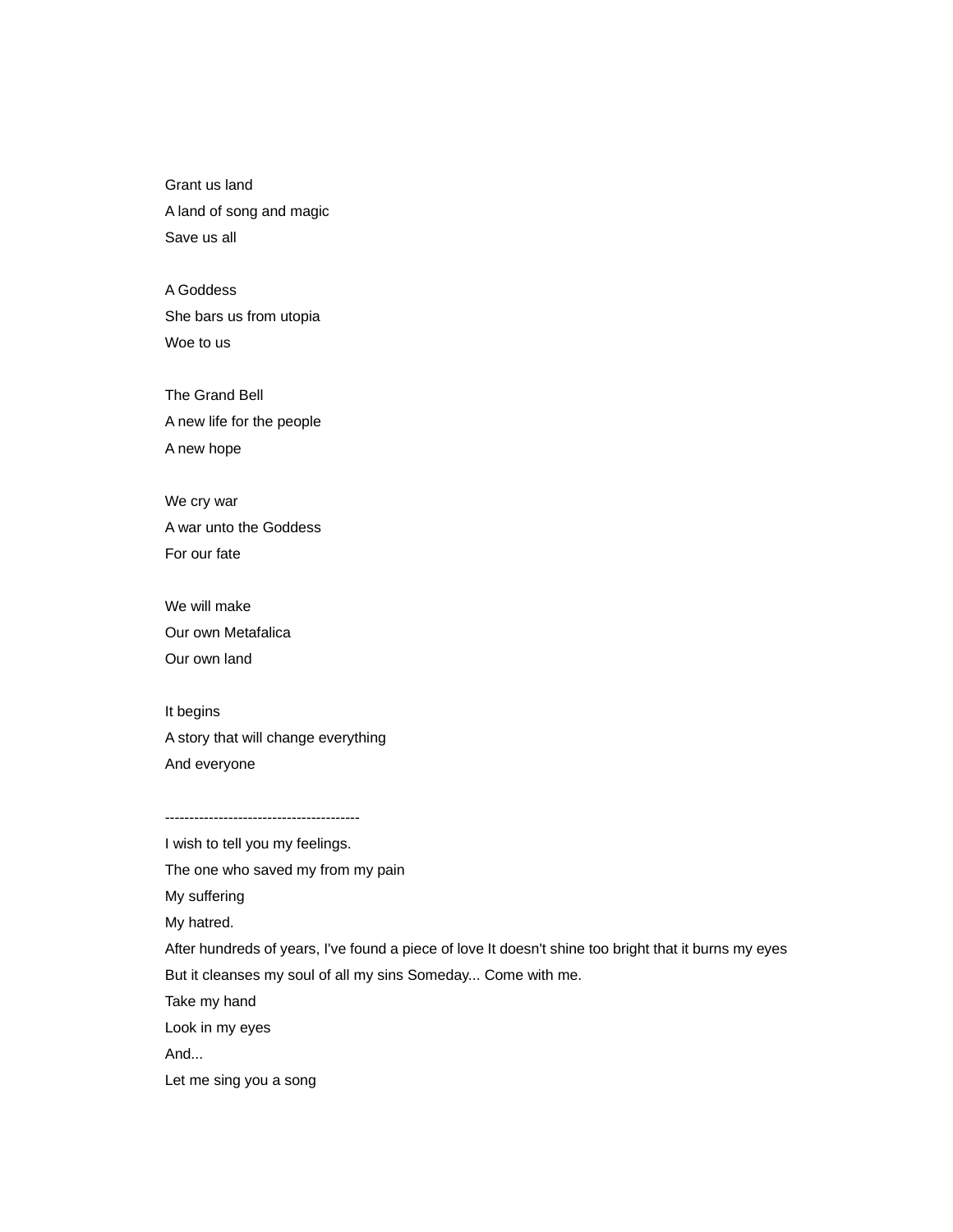## A love song

One that tells you how hard my heart is beating How many tears are dripping from my eyes And why I give this purified kiss to your lips, my love Now Today I give you my entire being. Let my song reach you...

--------------------------------------------

EXEC\_with.METHOD\_A2\_BEXM/.

Rrha apea erra chs yasra kapa, en yanje hymme an yor cEzLYE Efhyu, en ayulsa hEmEmLYEr oucc yor/.

I will be happy to turn into the gentle water, and sing together with you forever. I will be happy to turn into the soft wind, and sing together with you forever

Rrha ki ra tie yor ini en nha reta yorr hYArEnAt ut vega/.

I shall concentrate in restraining you in here to initialize my entering into you I will be happy to make you come here

Wee ki ra parge yor ar ciel reta yorr sYlnEy YEar ciel/.

I will concentrate in detaching you from this only world I will be happy to detach you from this world

Was yea ra chs mea yor en fwal reta yorr jYAwE YEdje/.

I will be happy to turn into your wings Because I will be happy to accept you

Ma ki ga ks maya yor syec reta yorr zz aYAuAk giz/.

And I will cast my magic over your abyss Don't be afraid, and entrust yourself to me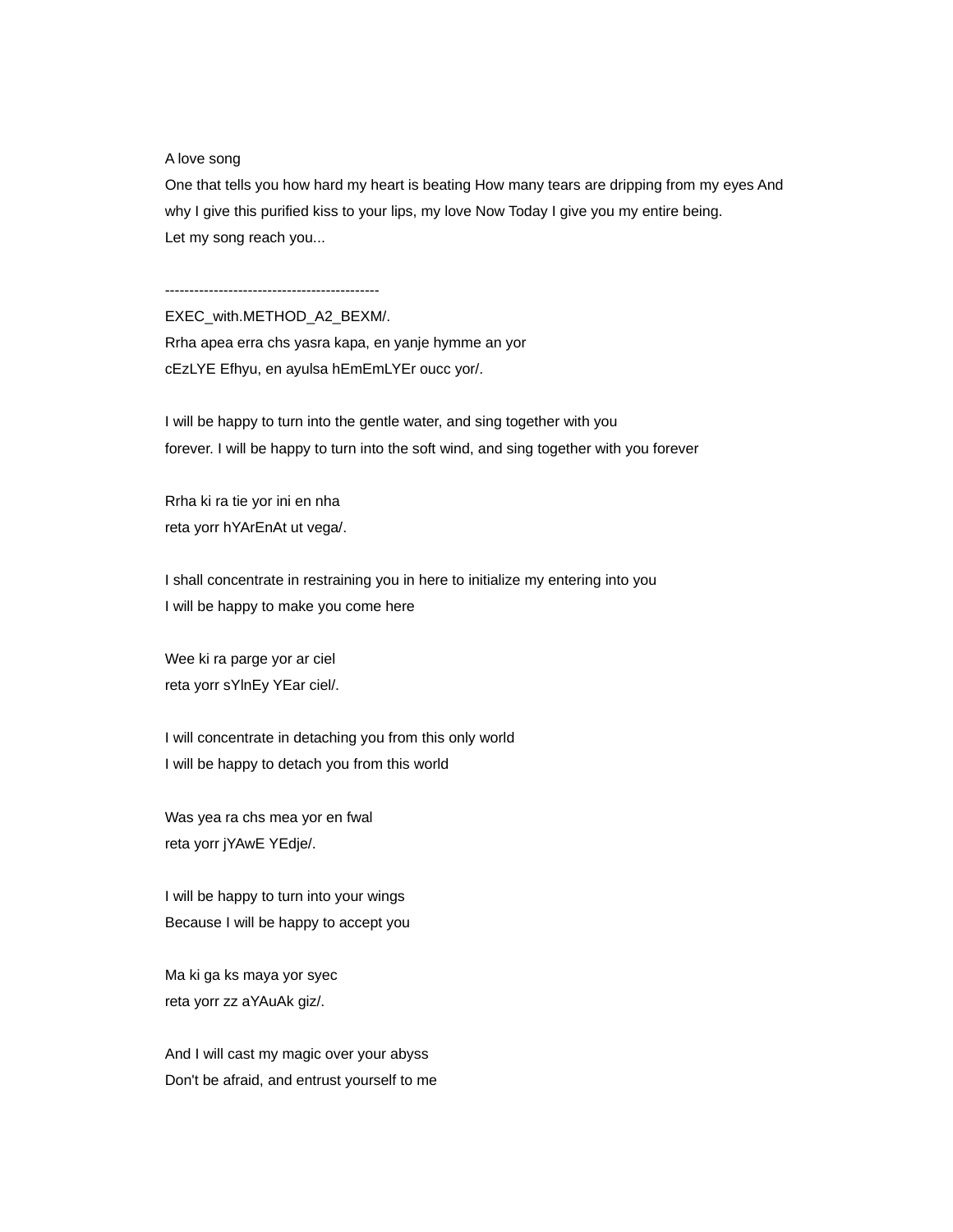Was quel erra sonwe mea murfan tes ar ciel xA rre LYEbriyante\_gral qejyu wEwYEjLYEnc/.

In this eternal earnestness, I will sing my feelings to the world In pleased that the voices of joy of all the people resound through the world

Was i ga rre tim oz crudeia endia xE rre Ozash t.n./.

I'm impatient because the time of suffering is coming to its end I'm happy because the suffering it's ending.

Was yea ra rre ieeya lusye keen ti ar ciel Xc= gLYOvUwLYI tLYEnE -> gral qejyu aLYEuYEkE/.

I'm happy because the light of hope shines in this world If we stop fighting, then all the people can end being happy

Was yea ra hyma rre hymme oz METAFALICA rLYEfEmYE x. h.m.m.r. METAFALICA/.

I will be happy to hear the singing of the song of hope I will be happy to see the song of creation being sung

Was yea ra tim bexm! hLYEpEp x. rre tim s.s.w.eh <-x aLYEukE!

I'm happy because the time has come! I'm happy because this is the time that was being said!

Was i ga rre FRELIA cexm iem! xE rre r.l.t.y. METAFALICA!

Frelia will come down now!